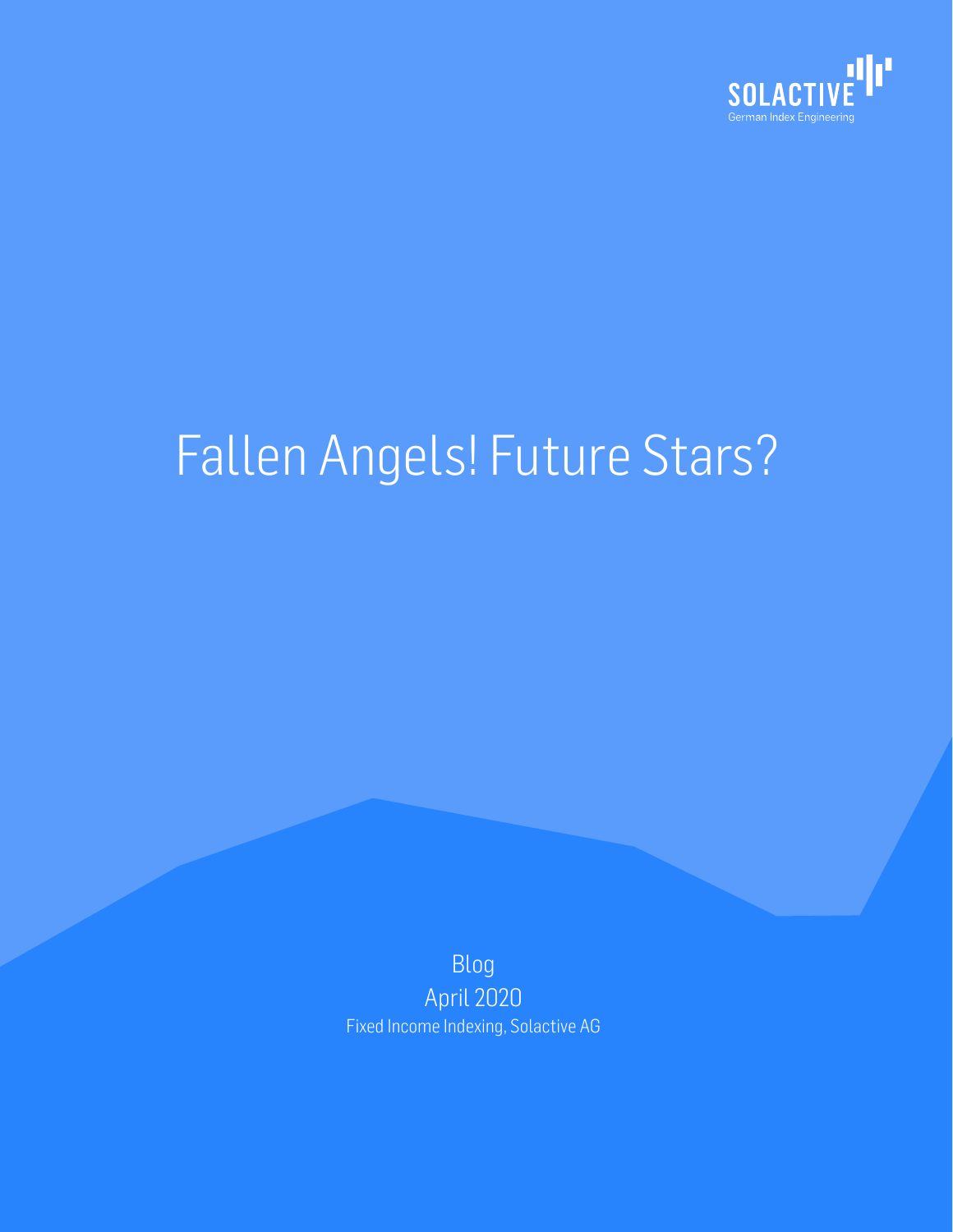l

I



 $\ddot{\phantom{0}}$ ľ  $\overline{a}$ In this blog post, Solactive proposes an investable USD Fallen Angel Index with turnover control. Fallen Angel bonds are defined as bonds which have recently been downgraded from the Investment-Grade to the High Yield segment while belonging to the relatively attractive BB+ to BB- rating segment. We show that our strategy has outperformed both our High Yield and our Investment-Grade Benchmark indices. We argue structural differences between the High Yield and Investment Grade markets are the driver for this outperformance.

#### Passive for High Yield Bonds

Corporate bond markets and passive strategies tracking those markets have been one of the fastest-growing areas in recent years. While the investment-grade corporate bond market is very large and well covered by financial products, the degree of product breadth is much lower for the corporate high yield market. Solactive AG is one of the most innovative index providers in this space. In 2016 Solactive AG launched its Solactive USD High Yield Corporates Total Market Index Family. The index family includes a broad market benchmark, a high beta risk on strategy, a low beta risk-off strategy as well as a short duration index. The building blocks of this family allow financial institutions to construct bespoke and transparent investment solutions. Building on our expertise in the USD high yield space, Solactive AG has developed another strategy, which gives product issuers direct access to the Fallen Angels segment of the USD High Yield Market.

#### Investment Grade vs. High Yield

Traditionally corporate bond markets are divided into two segments: the high-quality investment-grade segment and the lower-quality high yield segment, which is also referred to as the junk bond segment. The investmentgrade segment includes all bonds, which are rated above BB+/Ba1 on the rating scale used by S&P Ratings and Moody's Investors Services. This classification means that everything rated BB+/Ba1 or below is considered to be the high yield or sub-investment grade segment. Besides the obvious yield and rating differences, there are other lesser known but still important differences between the two bond market segments:

Compared to the corporate investment-grade market, the corporate high yield market is considerably smaller, and its growth only accelerated in the 1970s and 1980s. The combined market value of Solactive's USD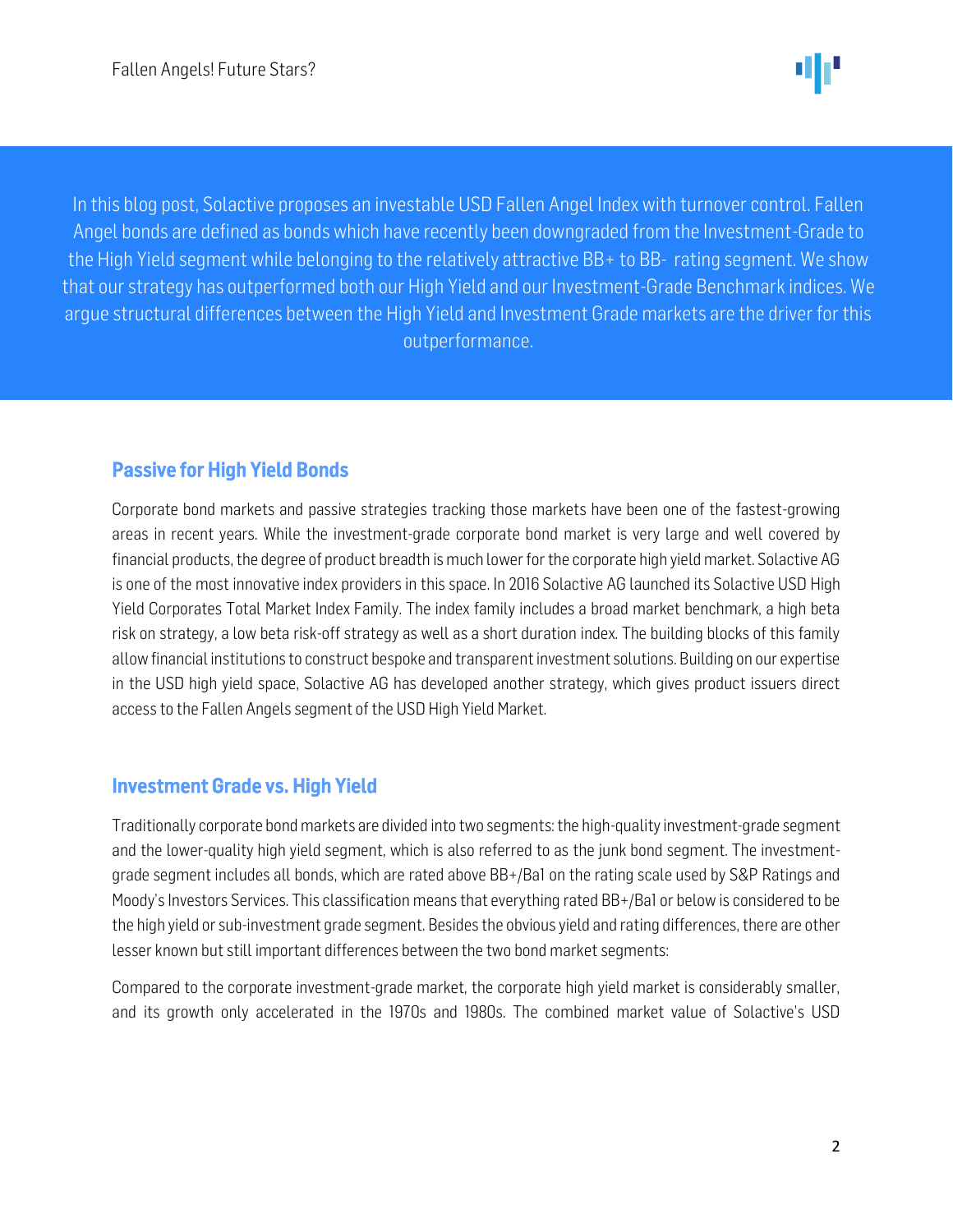Investment Grade Corporate Index is roughly USD 5.8tn, while the combined market value of Solactive's USD High Yield Corporate Bond Index is only USD1.3tn<sup>1</sup>



Figure 1: Size of USD Investment Grade and USD High Yield Market. The aggregate amount outstanding is taken as a proxy of market size. Source: Solactive AG

The remaining time to maturity and duration profile of the high yield universe is shorter compared to that of the investment-grade universe. While duration is a direct function of the timing of cash flows, this observation also has a technical reason as bonds in the high yield segment usually pay higher coupons. However, there is also evidence that high yield investors are not as comfortable with longer-term debt as investment grade investors due to the increased credit risk from high yield issuers. As of 27.03.2020, the average time to maturity of the Solactive USD Investment Grade Corporate Index was 11.60 years vs. 6.80 years of the Solactive USD High Yield Corporate Index<sup>2</sup>. .

Besides the size of the markets, they also differ in terms of the investor base. Often institutional investors such as pension funds, investment management divisions of insurance companies, or fund managers are prohibited to invest in bonds that are classified as high yield.

<sup>1</sup> Source: Solactive AG, as of 27.03.2020

<sup>2</sup> Source: Solactive AG, as of 27.03.2020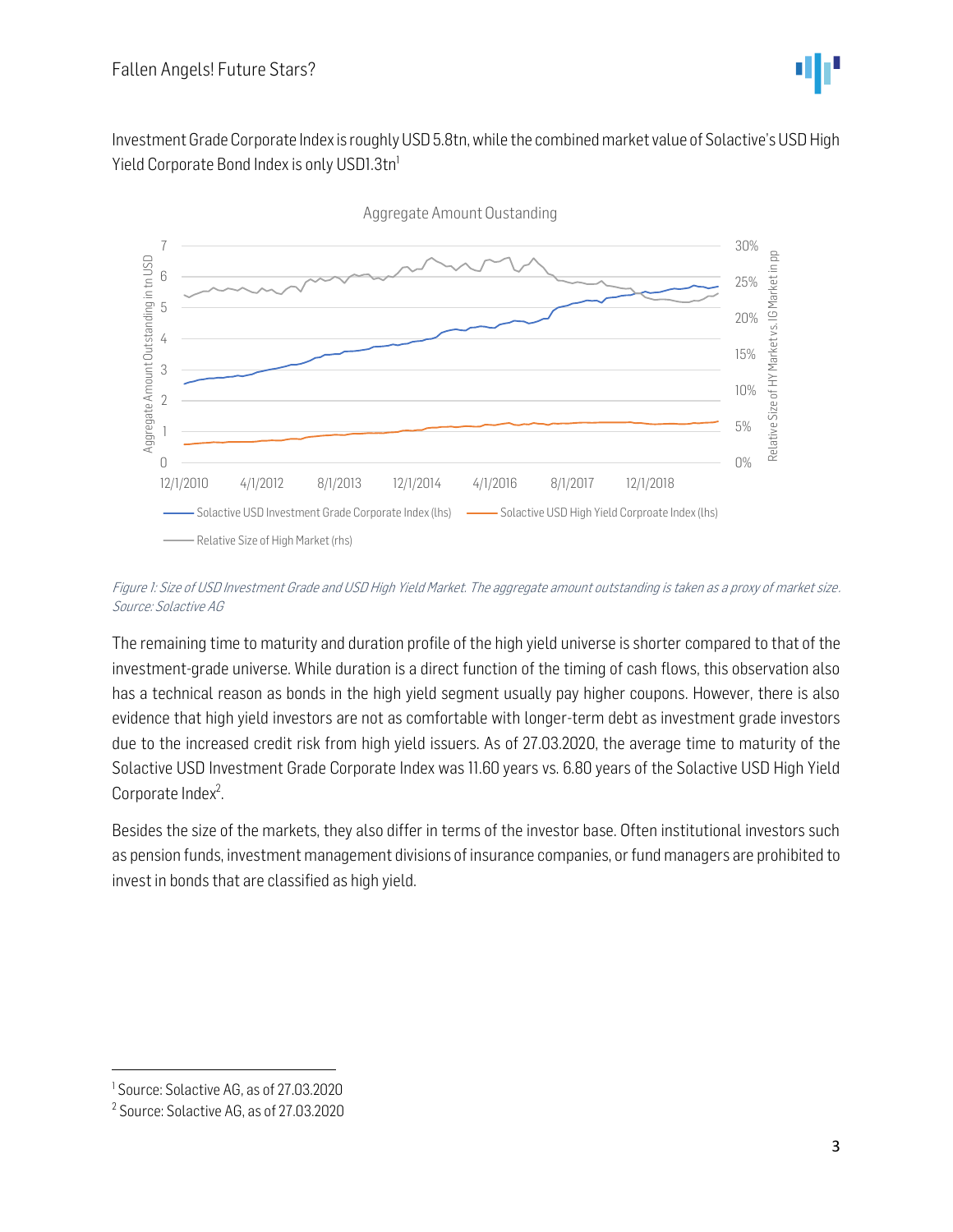## Why Fallen Angels

Fallen Angels describe corporate bonds issued by companies that recently lost their prestigious investmentgrade rating and, thus, entered the high yield market. Recently there have been numerous well-known additions to the Fallen Angel segment, such as Ford Motor Company and Kraft Heinz<sup>3</sup>. .

While investing in fallen angels is riskier than investing in higher graded investment-grade bonds, it features some structural advantages, which can be exploited:

- 1. Fallen Angel bonds face increased selling pressure by investors who are only allowed to hold investment-grade rated debt such as pension funds and investment funds, which are specialized in investment-grade corporate bonds.
- 2. As the high yield market is smaller compared to the investment-grade market, there will be more sellers of Fallen Angels than potential buyers in the high yield space.
- 3. Traditionally high yield investors are only comfortable with holding maturities of up to 10 years, while investment-grade bonds may be issued with maturities of up to 50 years. This note is another factor, which impacts the supply and demand function of fallen angels positively for a fallen angel investor.

### How to invest in Fallen Angel bonds

Solactive has developed a rules-based and transparent strategy to invest specifically in fallen angel bonds and harvest the structural market benefits mentioned above. For a bond to be included, it first must pass a series of liquidity filters, such as a current amount outstanding of at least 400 million USD and minimum time to maturity of at least 1 year. All bonds eligible for the fallen angel strategy had to be rated as an investment-grade bond by Moody's and S&P within the last three years and to be selected, either the current rating falls into the high yield category but not below BB-/Ba2, or the bond must have been upgraded into the investment-grade universe within the last 6 months.

This strategy shows promising results when being backtested, outperforming both the Solactive USD Investment Grade Corporate Index as well as the Solactive USD High Yield Corporate Index. While this strategy harvests structural return premia best, it is not useable from a practitioner's point of view, as the monthly turnover reaches unacceptable levels. This strategy's peak turnover occurs in August 2016 with a monthly two way turnover of approx. 95%.

To account for the investability of the strategy, we implement an additional turnover reduction mechanism, which only allows for the 20 most liquid bonds to be added each month. Using this methodology, we can mitigate the spike in turnover of the initial strategy in August 2016 from 95% to 36%. We find that this additional turnover reduction overlay does not impact performance distinctively.

<sup>&</sup>lt;sup>3</sup> Source: <u>https://www.ft.com/content/95035b47-f4ab-479e-a79c-2d0d981e658f</u>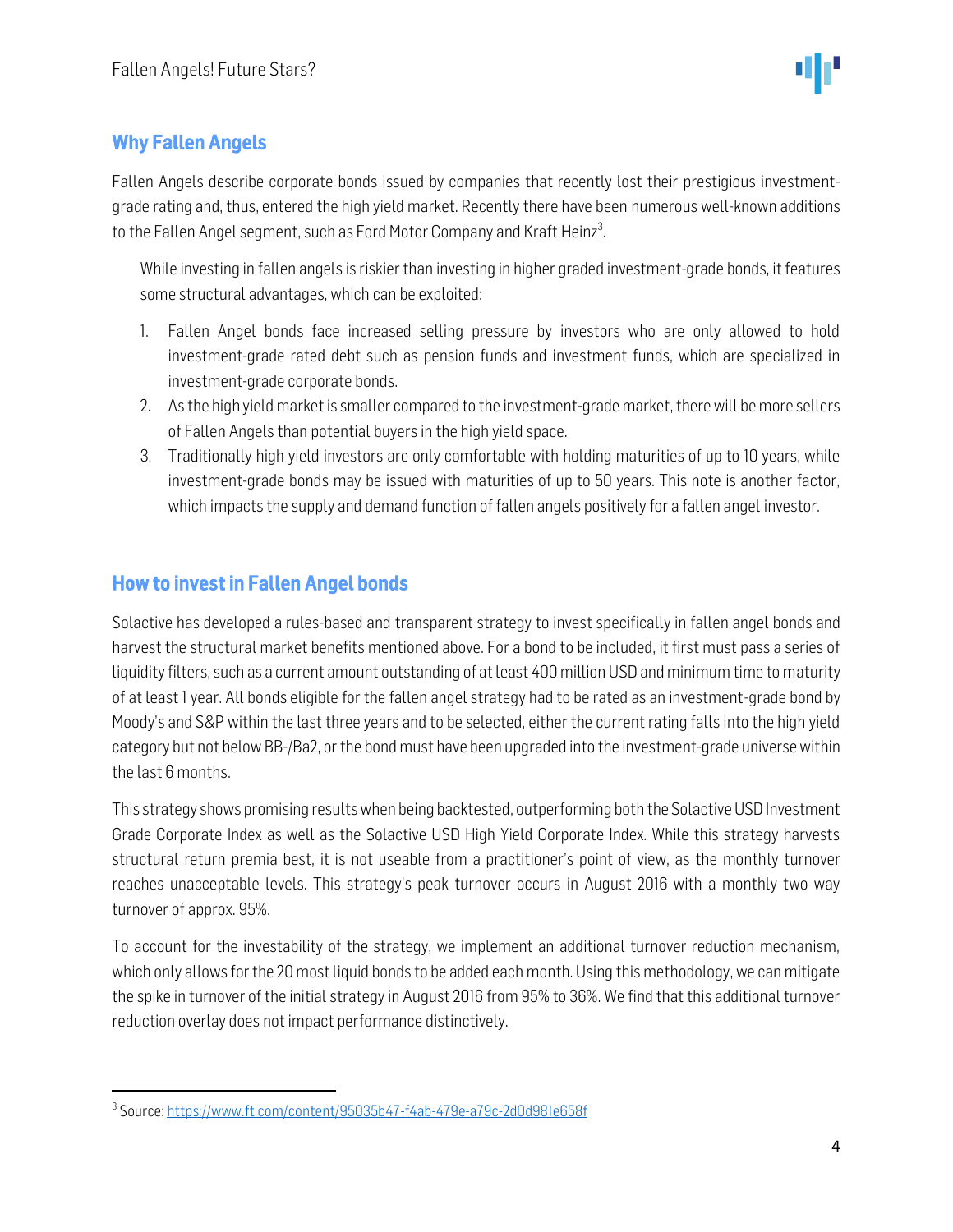

In the chart below, we have plotted the Solactive USD Investment Grade Corporate Index, Solactive USD High Yield Corporate Index, Solactive USD Fallen Angel Index, and the Solactive USD Fallen Angel Investable Index.



Figure 2: Backtested index performance of Solactive USD Fallen Angel Corporate Index vs. USD Investment Grade and USD High Yield indices. Re-index with index level on 31.12.2012 = 1000. Source: Solactive AG

Annualized returns of the Solactive USD Fallen Angel Corporate Investable Index were 3.59% p.a. vs. 3.02% p.a. for the Solactive USD Investment Grade Corporate Index and 3.42% p.a. of the Solactive USD High Yield Corporate Index. In one factor regression against the respective benchmarks, the Solactive USD Fallen Angel Corporate Investable Index achieves an annual alpha of 1.10% against the Investment Grade Benchmark and 0.3% against the High Yield Benchmark.

The credit risk exposure of the Solactive USD Fallen Angel Investable Index was near an all-time low as of 28.02.2020. As we expect the number of downgrades rising sharply, this figure will reverse in the upcoming month. It is still very interesting to observe how stable the average rating of the strategy has been within the last 8 years.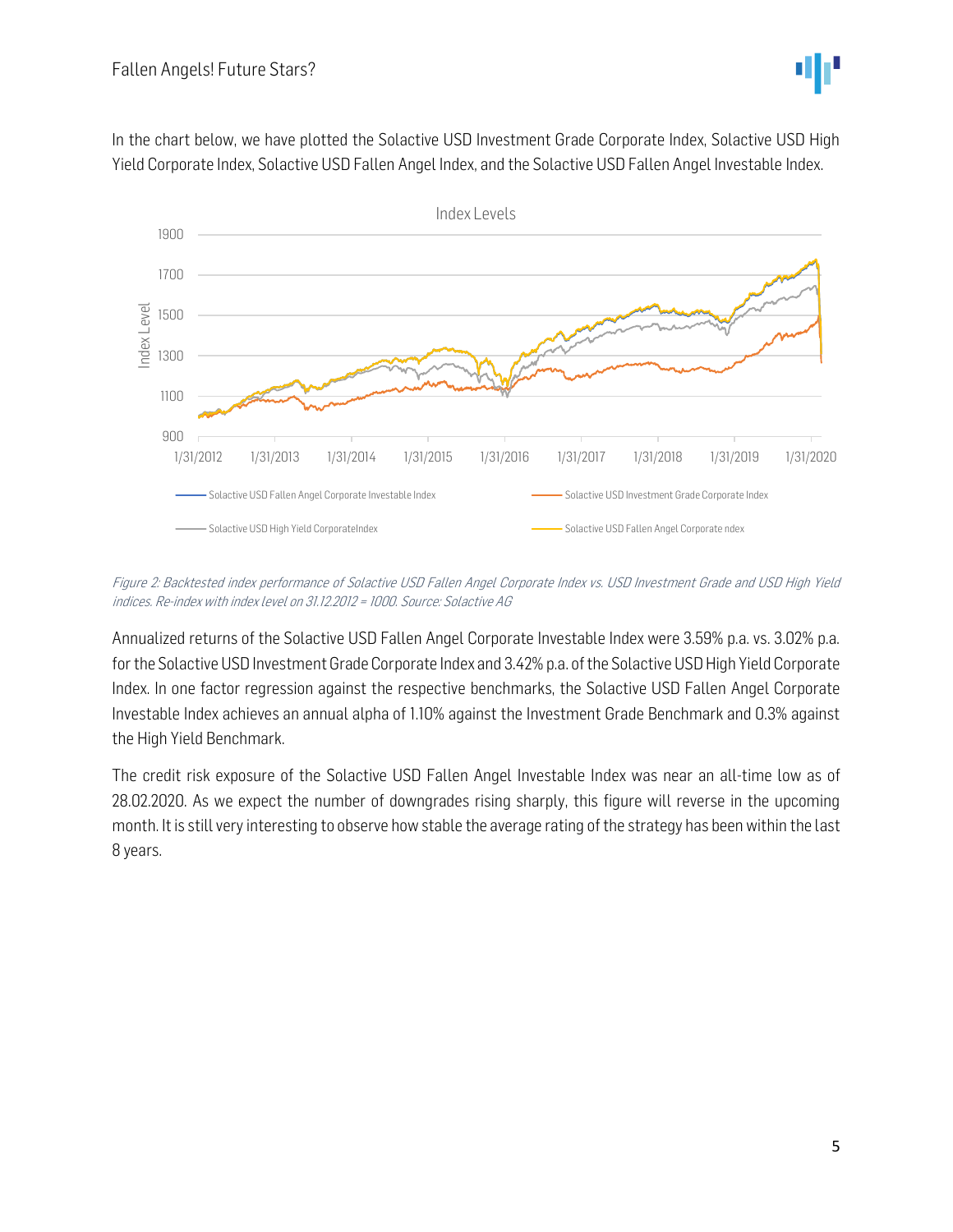

Figure 3: Average historic credit rating of the Solactive USD Fallen Angel Corporate Investable Index. The average rating per bond is calculated as the average numeric rating from Moody's Investor Services, and S&P Global Ratings. Letter Ratings are mapped to numeric ratings using a linear scale, where AAA/Aaa1 equals 1. Source: Solactive AG

To test our main hypothesis, which states that fallen angel bonds can be purchased at relative discount prices, we compute the excess returns of hypothetical portfolios of only newly added bonds. Excess returns are calculated against our Solactive USD High Yield Corporate Index. Over our backtested period, we could form 72 of such portfolios, each including between 1 and 20 newly added bonds. Plotting the average cumulative excess returns we, find bonds perform best in the 40 days after their inclusion in the Solactive USD Fallen Angel Corporate Investable Index. We find similar results if we compare the returns of the hypothetical portfolios against the Solactive USD Investment Grade Corporate Index and the Solactive USD Fallen Angel Corporate Investable Index.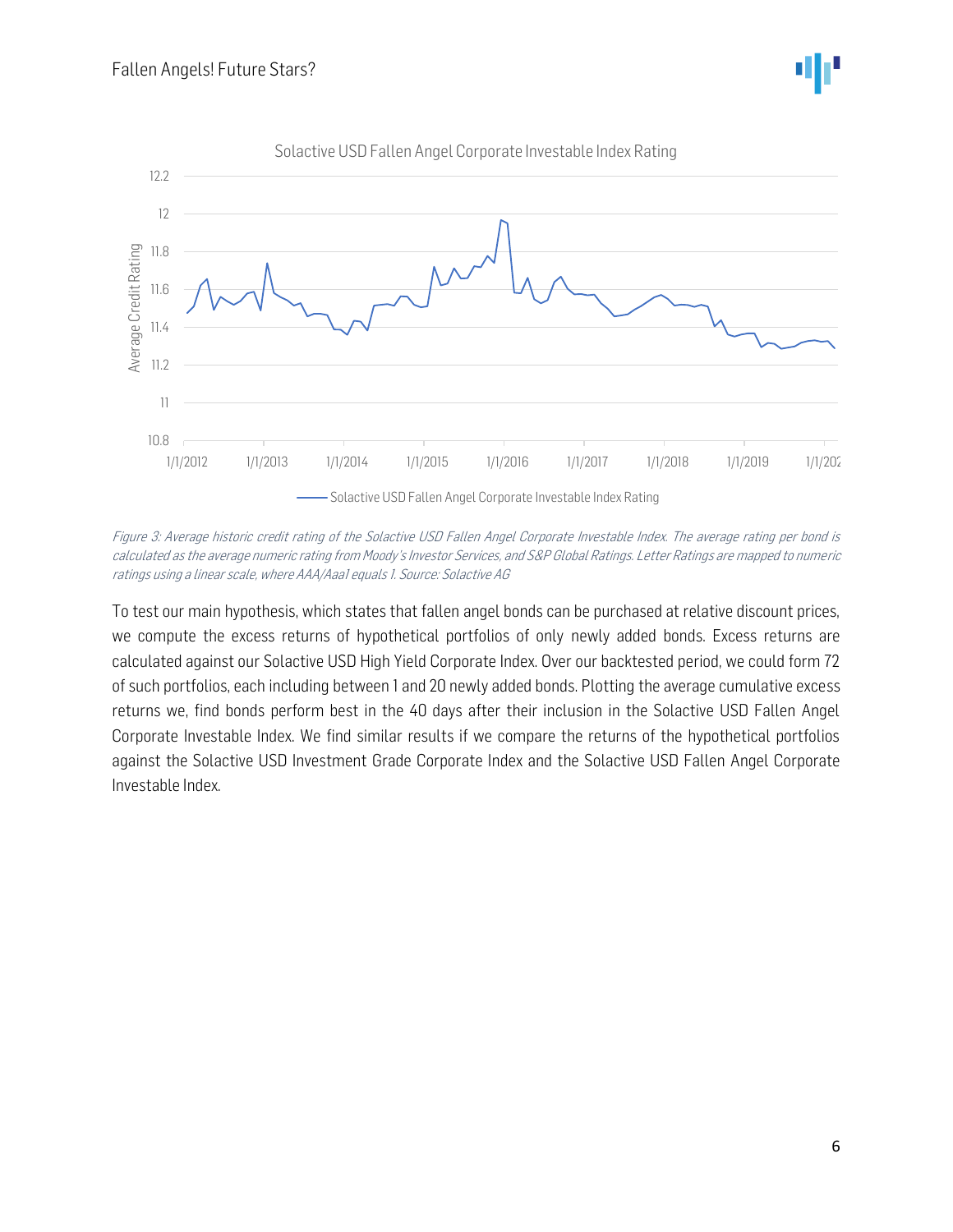

Figure 4: Excess Returns vs. Solactive High Yield Corporate Index. 72 portfolios were formed including only bonds which where newly included in to the Solactive USD Fallen Angel Corporate Investable Index. The performance of those portfolios was tracked for 120 days vs. the respective benchmark. Source: Solactive AG

Given the current economic outlook, we expect a Fallen Angel product in the credit markets to be very successful in the upcoming months. As the supply of Fallen Angel bonds will increase significantly, we will see elevated levels of forced selling from investment-grade funds and mandates. This behavior should lead to a further disconnection between observed prices and fundamental value in the BB+ to BB- credit rating spectrum, leading to buying opportunities in this segment of the fixed income market.

Sebastian Alber – Fixed Income Product Development Solactive AG